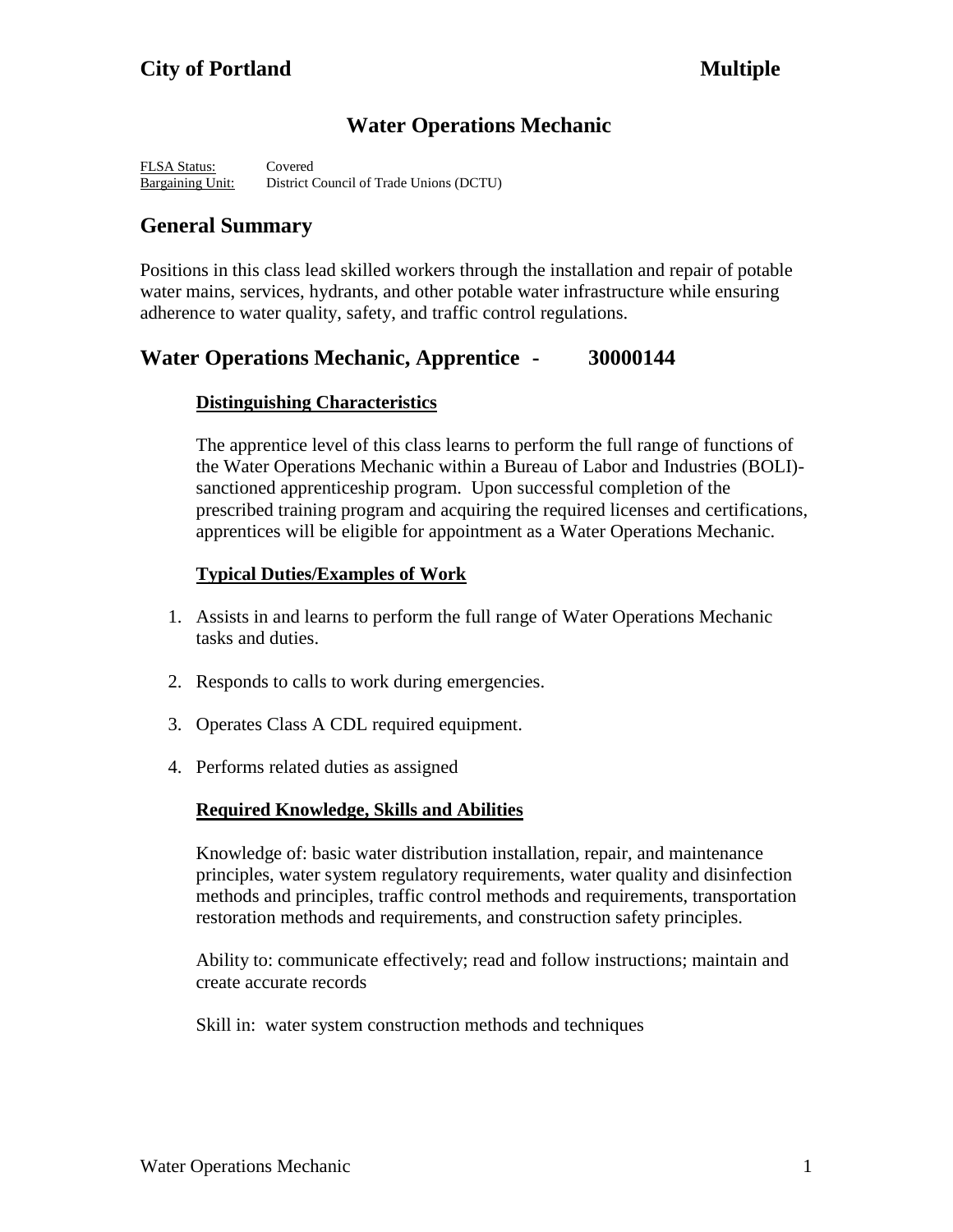## **Special Requirements**

Ability to obtain and maintain a Water Distribution I certification from the Oregon Health Authority within 9 months of hire; ability to maintain a Class A Commercial Driver's License; completion of Competent Person Training; Flagging/traffic control certification.

### **Classification History:**

Adopted: 2-03-99:

Class created as a result of DCTU Classification and Compensation Study 1998-99. This class is composed of the following classes: 1283 Water Service Mechanic Appr. Revised 11-18-80

Revised: 11-22-04: to add certification requirement June 2009 - Change Job Class number from 1725 to 30000144, due to system change. Modified: 5/17/19

# **Water Operations Mechanic - 30000145**

#### **Distinguishing Characteristics**

Upon completion of the Water Operations Mechanic apprenticeship, and under general supervision, this class leads skilled and unskilled workers and directs resources in the installation, repair and maintenance of the Portland's potable drinking water system appurtenances including but not limited to: distribution and transmission mains, domestic, fire, and irrigation services, fire hydrants, distribution and transmission valves and pressure regulators while ensuring adherence to water quality, safety, and traffic control regulations.

This classification is distinguished from Operating Engineer series by its focus on water distribution systems

## **Typical Duties/Examples of Work**

- 1. Lead a crew of skilled and unskilled workers in the installation, maintenance, and repair of a potable drinking water system; manage project time, materials, and equipment and accurately record materials, equipment and employee time for payroll and project cost accounting.
- 2. Install water infrastructure to construction plans and standards including but not limited to: mains, domestic and fire services, fire hydrants, valves, and pressure regulators.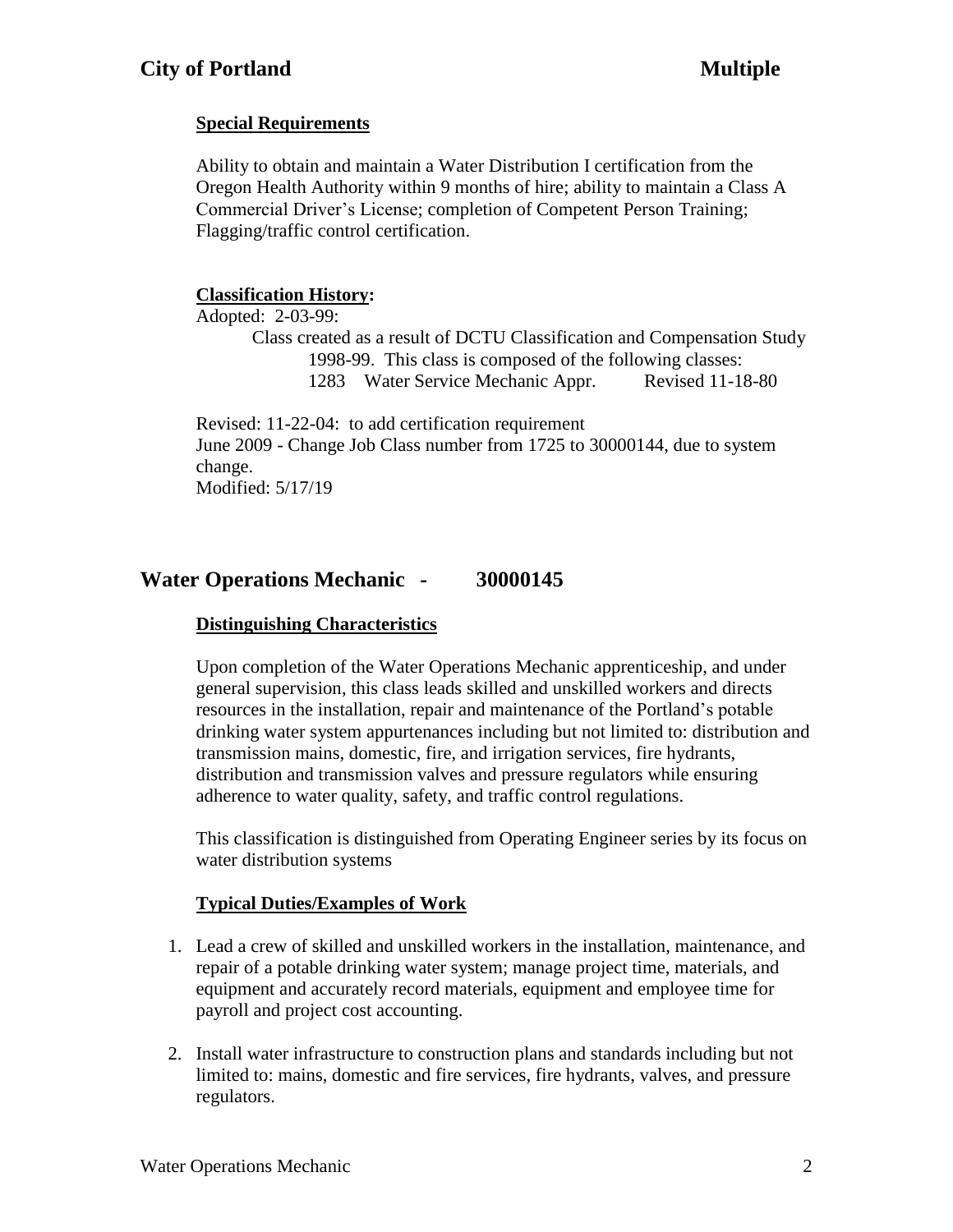- 3. Repair leaks and breaks on distribution and transmission water mains; domestic, fire, and irrigation services, fire hydrants, distribution and transmission valves, air valves, meter devices, backflow, and regulators.
- 4. Ensure safety of co-workers and the public, including traffic control; adhere to safe excavation practices and identify site conditions, including when shoring or other protective measures are required; make corrective measures when required.
- 5. Plan, coordinate and communicate project scope and execution with customers, contractors, engineers, and government agencies.
- 6. Operate CDL required vehicles and specialty equipment specific to water including but not limited to: hot tap machines, hyper-chlorinators, locators, valve exercising equipment, valve insertion equipment, temporary water stopping equipment, and directional boring and other trenchless technology.
- 7. Read quarter-section maps, GIS maps, and conduit profiles to identify pressure boundaries, identify isolation valves, air relief, and flushing options for projects and system problems.
- 8. Plan and execute uni-directional flushing and spot flushing as needed to promote water quality and corrosion control.
- 9. Draw compliant water quality samples for project compliance and water quality monitoring purposes.
- 10. Use multiple electronic devices such as phones, laptops, and tablets to complete necessary documentation, timesheets, and paperwork pertaining to work orders, damage reports, and timesheets.
- 11. Perform water system utility locates in the public right of way.
- 12. Communicate effectively with co-workers, customers, and others on a broad range of concerns.
- 13. Restore right of way to City standards.
- 14. Provide training, mentoring, and evaluations for employees in apprenticeships.
- 15. Respond to work during emergencies.
- 16. Performs related duties as assigned.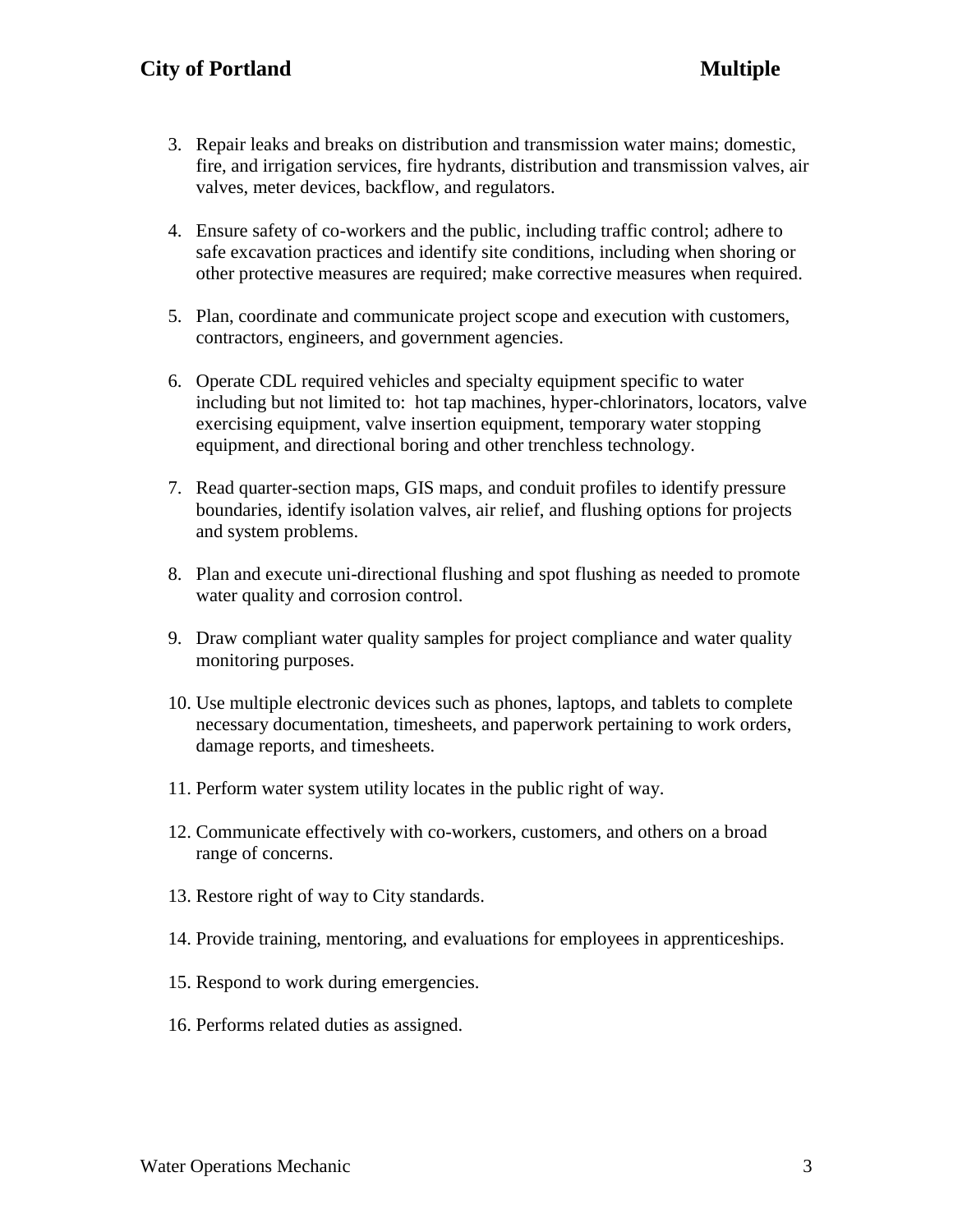### **Required Knowledge, Skills and Abilities**

Knowledge of: Federal, State and local laws, regulations, and construction standards related to safety and the operations of a potable drinking water system; OSHA standards; Uniform Traffic Control standards; DEQ regulations related to treated drinking water discharge and erosion control; asbestos and contaminated media handling and disposal procedures, and American Water Works Association Drinking Water standards and best practices.

Ability to: Plan and coordinate personnel, equipment and materials to complete water infrastructure construction, maintenance and repair projects in a timely manner; provide leadership and direction to crew members; identify and mitigate job site hazards; provide effective customer service; repair and maintain valves; disinfect fire hydrants to standard for temporary potable water service use; install shoring and other protective devices as required by law to ensure employee safety while working in excavations; read and interpret tabulated data, prints, maps, plans, technical drawings, survey and grade stakes; provide accurate project asbuilt drawings and information for accurate mapping and record keeping; maintain a Class A CDL and Water Distribution Level 1 certification.

Skill in: Mechanical methods and applications, project planning and execution, time management, communication, decision making, instructing and overseeing others; disinfection methods and applications; thrust restraint methods and applications; shoring methods and applications; identifying confined spaces.

#### **Special Requirements**

Water Distribution level 1 certification through the Oregon Health Authority; Class A Commercial Driver's License; completion of Competent Person training; Flagging/traffic control certification.

Some positions require additional endorsements, certifications, and/or licenses.

#### **Classification History:**

Adopted: 2-03-99:

Class created as a result of DCTU Classification and Compensation Study 1998-99. This class is composed of the following classes: 1720 Water Service Mechanic Revised 11-18-80